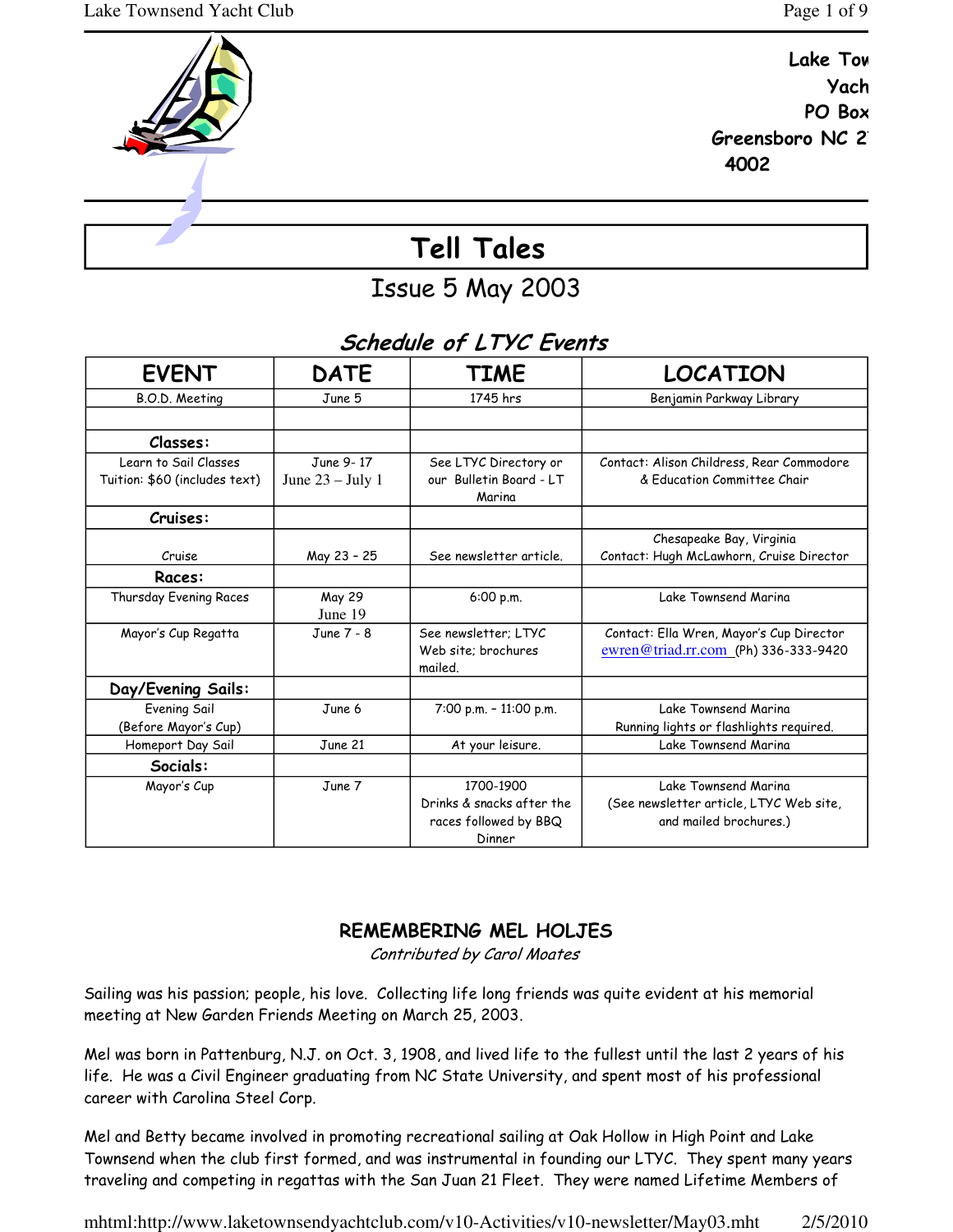## Lake Townsend Yacht Club **Page 2 of 9** and  $P$  and  $P$  and  $P$  and  $P$  and  $P$  and  $P$  and  $P$  and  $P$  and  $P$  and  $P$  and  $P$  and  $P$  and  $P$  and  $P$  and  $P$  and  $P$  and  $P$  and  $P$  and  $P$  and  $P$  and  $P$  and  $P$  and  $P$

Lake Townsend and Oak Hollow Yacht Clubs, where they were active members and served on the Board of Directors. Mel, Ernie Myatt and Carol Meetze-Moates compiled the first by-laws for LTYC, working long into the night doing applicable research. In 1978, Mel skippered the "Prinskipetty" to win the prestigious North Carolina Governor's Cup at Satterwhite Point. Mel and Betty spent many afternoons at the lake taking special populations groups with Parks and Recreation sailing in their San Juan.

Mel was preceded in death by his daughter Kay Holjes. He is survived by his wife, Betty, his son Meldon, Jr. and wife Maria of Newport News, Va., his son in law, Dr. Bullock of Reno, Nev. and several grandchildren.

We will miss seeing Mel at our club functions, and miss his wonderful blessings. The writing included in his memorial bulletin was a perfect summation of his life:

"He has achieved success who has lived well, laughed often, and loved much; Has enjoyed the trust of women, the respect of intelligent men and love of little children; Who has filled his niche and accomplished his task; has left the world better than he found it, has never lacked appreciation of Earth's beauty or failed to express it; who has always looked for the best in others and given them the best he had; whose life was an inspiration; whose memory a benediction."

# AHOY LTYC CRUISERS!

By Hugh McLawhorn, Cruise Director

The overcast skies and rain did not keep Kathy and me from enjoying the day at Belews in April! We had the pleasure of having Keith and Wanda Smoot aboard, and we had a great first cruise of the season. It was good to see the lake level up and foresee many more day trips this summer at Belews Lake.

Our May cruise is just around the corner, May 24th & 25th, we will be cruising one of my favorite places Hampton Roads at the Chesapeake Bay in Hampton, VA. We will be launching at the Blue Water Marina. The telephone number is 757-723-6774 for dock reservations. Blue Water is a new marina in Hampton, and it is located at #15 Marina Road, Hampton, VA 23669. We did a walking tour last year and were impressed with the facilities. If you are interested and would like driving directions, please contact me at 336-627- 0056 home or 336-707-4841 cell, or if you prefer, give the Dockmaster a call directly at the number above for reservations and driving directions.

The Hampton area is filled with interesting places to visit by boat, home of the Mariner's Museum, Norfolk's Waterside, Williamsburg and the Lightfoot Pottery just a few miles away. Last year we found a new restaurant located only a short walk from Blue Water Marina with great food and beverages. If you are interested in joining us please email me back, and we will be looking for you! Hope to see you in Hampton! - Hugh and Kathy

# MAYOR'S CUP REGATTA ON THE HORIZON

Attention! The grand 2003 Mayor's Cup Regatta is approaching quickly. This Regatta is sponsored by the Lake Townsend Yacht Club and is co-sponsored by the City of Greensboro Department of Parks and Recreation. Support is being given by Layline, Triton Water, and Red Oak. More information can be found on the LTYC Web site at http://www.greensboro.com/ltyc and in brochures being mailed to members. Here is a brief schedule of events:

June 6, Friday

- Early Registration 1800-2100 (Boats may be left at the LT Marina overnight.)
- Evening Sail 1900-2300 (Running Lights or Flashlights are required, and we are expecting little or no moonlight.)

## June 7, Saturday

- Registration 0830-0950 (Last Chance)
- Competitor's Meeting 1000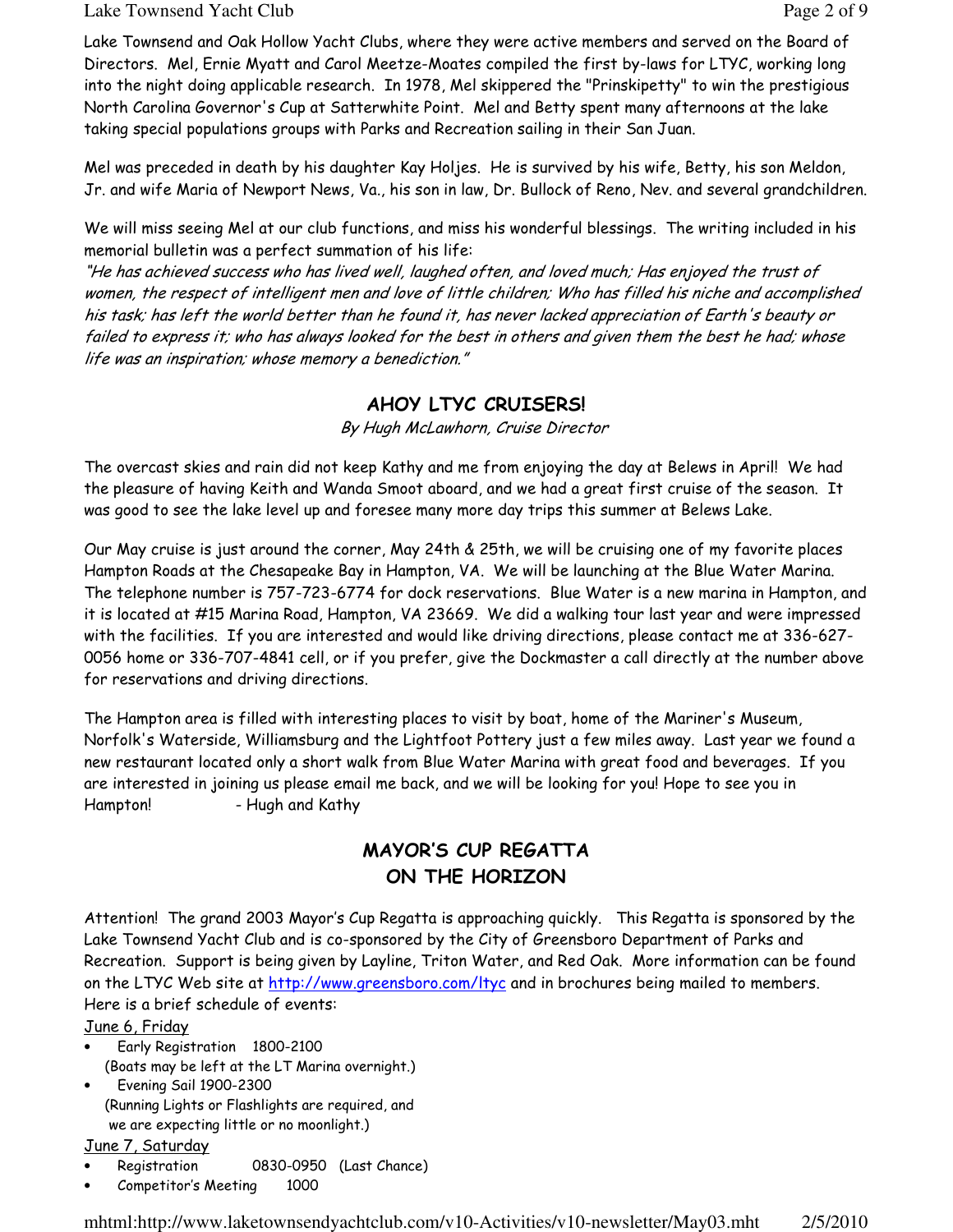#### Lake Townsend Yacht Club **Page 3 of 9** and  $P$  and  $P$  and  $P$  and  $P$  and  $P$  and  $P$  and  $P$  and  $P$  and  $P$  and  $P$  and  $P$  and  $P$  and  $P$  and  $P$  and  $P$  and  $P$  and  $P$  and  $P$  and  $P$  and  $P$  and  $P$  and  $P$  and  $P$

- Races 1120-1600
- Social 1700-1900
- Free cold drinks & snacks/BBQ Dinner (\$8 each)

June 8, Sunday

• Races 0950-1200

Notes:

- Lunches must be reserved by May 30. Check brochure for prices.
- Register for the BBQ Dinner \$8 each.
- Regatta T-Shirts will be for sale at \$12 each.
- US Sailing members get a deduction with registration.

# JUNIOR SAILING NEWS

By Ray Barker, Junior Sailing Director

The dates for this summer's junior sailing class are now set. The class will be June 16-20, 23, 24. That's seven days of instruction, 8:30am - 12 noon. Students should be between 9 and 14 years old. The maximum class size will be 12 students. A swim test will be given at Grimsley High School pool on the first day of class. Registration forms are available in the rangers' office at Lake Townsend or by contacting me. Please let family members and friends know about this opportunity. Greensboro Parks & Recreation will be advertising the class and there are a limited number of spaces available, so get your registration in as soon as possible. Cost is \$75 and includes a textbook. A check for \$25 payable to Lake Townsend Yacht Club reserves your space. The balance of \$50 is due on the first day of class. Contact Ray at his Email address: rbarker56@yahoo.com or by Phone at: 282-6566.

# LEARN SAILING SKILLS ON THE NET

By Bill Grossie, Commodore

I recommend regular visits to the US Sailing web site to learn more about sailing and the boating skills for teaching sailing or serving on race committee. At

http://www.ussailing.org/training/powerboat/skillstest/index.htm animated figures demonstrate how to leave a dock, perform a pivot turn, perform a high speed stop and several other maneuvers important to sailing class instruction or safety boat duty. While no substitute for hands on powerboat training, it does provide solid information on the powerboat handling.

At http://www.sailingusa.info/rules\_of\_the\_road.htm, which is linked to the US Sailing web site, there are a dozen sailing rules of the road scenarios. Animated scenes depict starboard/port, windward/leeward and overtaking situations.

Finally, http://www.nationalgeographic.com/volvooceanrace/interactives/sailing/index.html allows you to take the helm of small sailboat and trim the sail to obtain optimum speed in a variety of wind conditions. I would recommend this site for new sailors to experiment with tiller position and sail trim.

US Sailing also has several online sailing classes, keelboat sailing and cruising among them. Another good place to pick up information on sailing.

# **SCUTTLEBUTT**

LTYC members have been invited to contribute comments to our newsletter about sailing books, magazine and journal articles, videos, web sites, audiocassettes, movies, and other sources of inspiration or nagging questions. You were encouraged to help name this section of the newsletter that will feature these jewels. More great suggestions have been submitted since April! We can and are beginning to use these suggestions within the Scuttlebutt section as well as in other areas of the LTYC newsletter. Here's the list in its entirety, as of now: Members Corner, Nautical Notes, Nautical Tidbits, Potpourri from Port, Sailors Hodgepodge, Sailors Savvy, Scuttlebutt, Skippers Scoop, Treasures and Talk.

mhtml:http://www.laketownsendyachtclub.com/v10-Activities/v10-newsletter/May03.mht 2/5/2010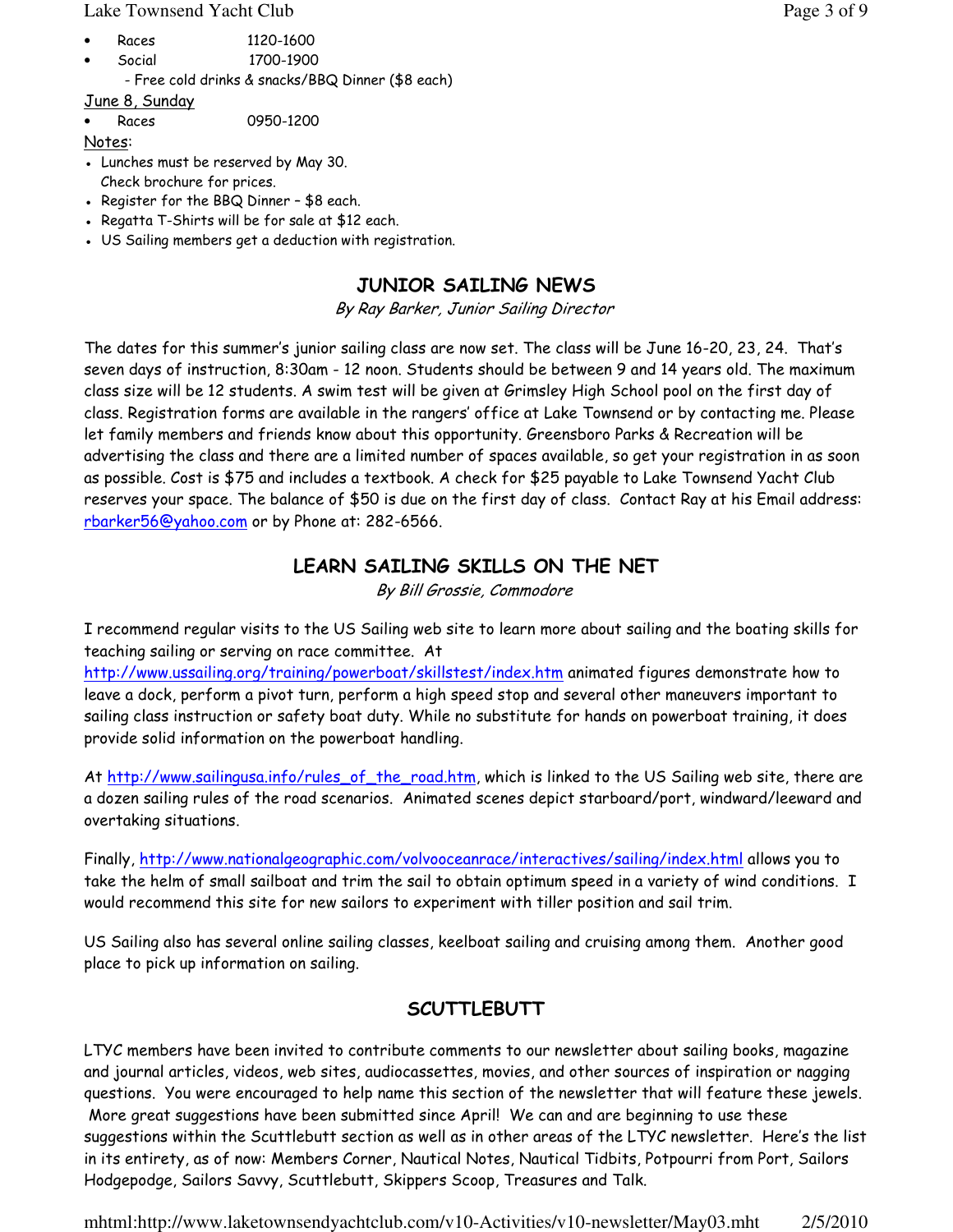# Skippers Scoop:

# IT'S THE LAW: Children Must Wear PFD's

Children under age 13 must now wear a life vest while boating, according to the U.S. Coast Guard. The new Cost Guard boating-safety rule automatically becomes state law, applying to all public waters in North Carolina. It requires any child under age 13 to wear a Coast Guard-approved personal flotation device, or PFD, if the boat is under way - that is, not anchored or tied to

shore. The only exceptions are for children who are below deck or inside an enclosed cabin.

Previously, boating regulations required only that PFD's of proper size and in good condition be aboard the boat and accessible to children. The new law does not apply to commercial vessels. The intent of the new law is to reduce the number of children who drown every year because they were not wearing lifejackets. National figures

show that from 1995 to 2001, 210 children under age 13 died while boating - 121 of them from drowning. - Contributed by Tom Clark

Reference:

"Wildlife In North Carolina", May 2003, page 35.

## Treasures and Talk:

The Lake Townsend Yacht Club Web site can be visited at http://www.greensboro.com/ltyc. Take a l-o-n-g peak at the LTYC Photo Album with explanatory text for a fantastic getaway while seated in your ergonomically designed desk chair. These beautiful photographs will have you grinning like an opossum (locals know them as possums), oohing and aahing over the pretty boat "babies," and reminiscing, or vowing to be there the next time.

A lot of tender loving care, enthusiasm, and work have gone into presenting these memoirs and the people and events involved. Enjoy past sailing classes including an article featured in a local newspaper; the thrills of the 2002 Mayor's Cup; classy past Mayor's Cup Shirts; picturesque but never mundane Cruises that include the rescue of a drowning truck, fog, and guitar music; warm and cold weather races; and a wonderfully detailed account of the restoration of an O'Day Javelin. LTYC members and anyone else lucky enough to visit our Web site can appreciate anew the camaraderie and support of the many volunteers and enthusiastic participants that make our club tick along like a faithful clock. Reference:

Retrieved 13 May 2003 from Lake Townsend Yacht Club-Greensboro N.C. Web site at http://www.greensboro.com/ltyc

## Nautical Tidbits:

SNAX stands for "Sailing Newsletter Article Exchange" and can be reached from the U.S. SAILING Web site at www.ussailing.org by typing SNAX into the search window box or going directly to http://www.ussailing.org/odcc/snax/index.htm. Refer to our April newsletter for a description of SNAX, or visit the site. Here is one article from SNAX 30 Spring 2003:

## Plan Your Start

## by Greg Fisher as seen in *Rebel Rabble*

An excellent start usually leads to an excellent finish. When your start breaks down, usually the cause is a poorly organized, unplanned approach. It is important that you develop a concrete, consistent approach you can use in every start. What follows is a model outline of the approach you may use in starting your Rebel…whether it is Clark Lake or Dallas!

## **BEFORE THE 10 MINUTE GUN:**

- 1) Know your rules! You don't want to be a "sea lawyer,"
- but you also don't want to be taken advantage of.
- 2) Get out early.
	- a) Sail upwind, watching for shifts and new wind, using your compass, determine if there is a pattern, record what you find.
	- b) Check for any current that may affect your positioning on the line.
	- c) Plot the course to the first mark and check if the first leg is square to the wind or is lopsided.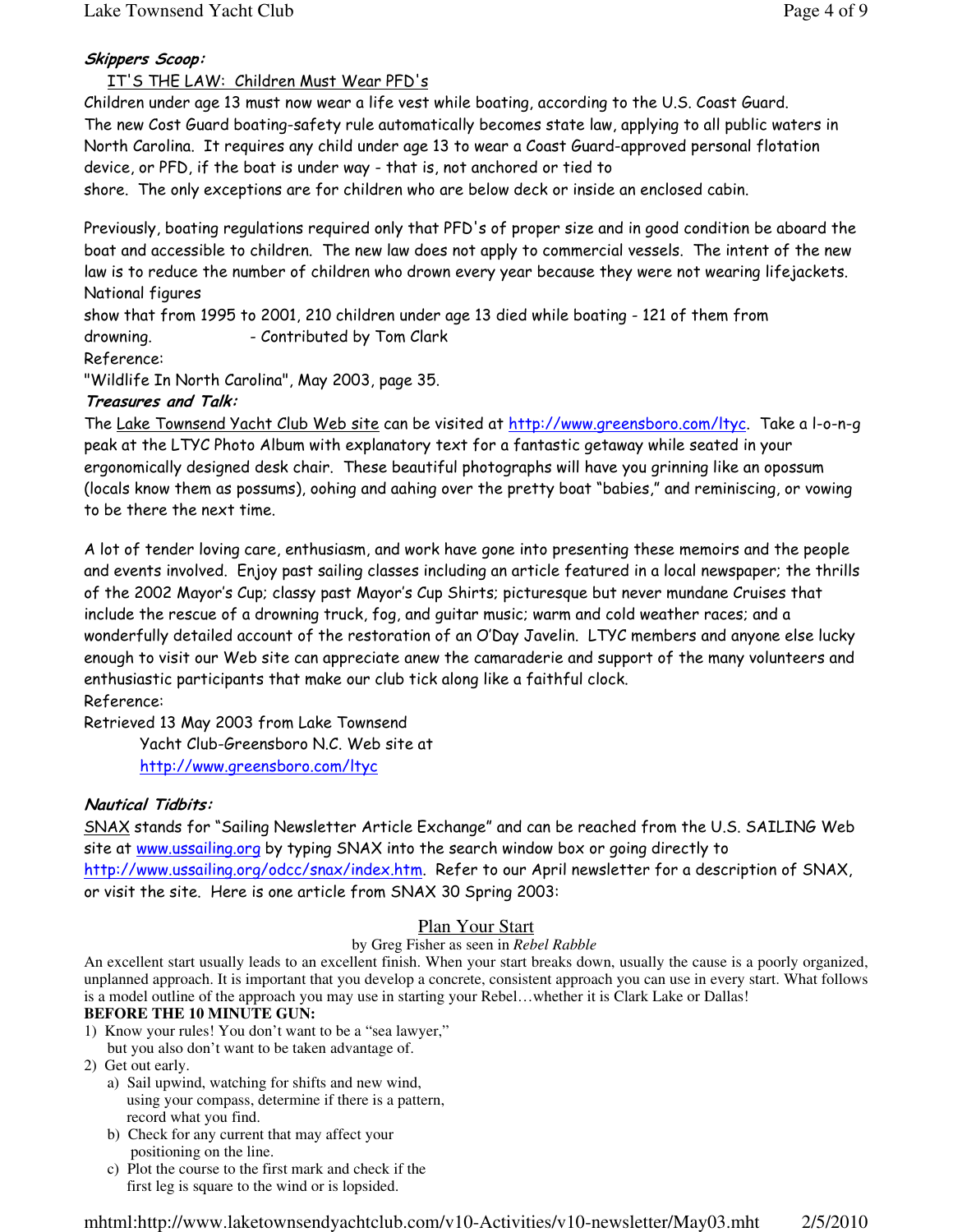## Lake Townsend Yacht Club **Page 5 of 9** and  $P$  and  $P$  and  $P$  and  $P$  and  $P$  and  $P$  and  $P$  and  $P$  and  $P$  and  $P$  and  $P$  and  $P$  and  $P$  and  $P$  and  $P$  and  $P$  and  $P$  and  $P$  and  $P$  and  $P$  and  $P$  and  $P$  and  $P$

 d) Set up a tentative plan for your start and first leg based on wind shifts, current, course to the first mark, etc. Involve your crew in setting up the game plan so they can help you stick to it later.

## **10 MINUTES BEFORE THE START:**

- 1) Check the line to determine the favored end. Head into the wind while on the line; the end your bow is pointing closer to is the favored end. Start closer to that end to gain an advantage.
- 2) Check your boat to avoid possible last minute breakdowns. For instance, check your hiking straps and ringdings or clevis pins that are important. Check your basic sail settings and boat tuning.
- 3) Again, sail upwind, checking for shifts and new wind. Is there any pattern? Has the pattern changed?

## **5 MINUTES BEFORE THE START:**

- 1) Again check for the favored end of the line.
- 2) Sail upwind just long enough to again check for wind shifts or changes in velocity.
- 3) Discuss your approach alternatives with your crew. Communication is extremely important. Starting is a team function it takes both people on the boat.

## **3 MINUTES BEFORE THE START:**

1) Plan your approach from various methods:

 a) The "Port tack approach" is ideal for boats such as the Rebel. Sail slightly under the fleet on port tack during the last one and one-half minutes. Look for gaps in the line where you could tack into. Pick the favored end of the line so you are able to tack into a hole approximately 50 – 60 seconds before the gun. The Rebel's momentum will help you carry through your tack with speed so after you tack you will retain maneuverability. This approach leaves you flexible and on the offensive. You are the controlling boat and maintain flexibility because of this.

 b) Sometimes in very heavy or very light winds, the "Starboard luffing approach" is a good alternative to the port tack approach. At one and one-half minutes you should be  $3 - 4$  boat lengths from the line, moving very slowly, closehauled. You should pick a spot ahead and slightly to weather of where you want to be at the gun. Be conscious of keeping the boat moving, but very high, to hold back the boats who have misjudged their timing and are early, and also to make it more difficult for boats to leeward of you to luff you.

 c) You may develop an approach of your own that works well for your boat. The important point is to know the approach you will use at 3 minutes. Stick to your game plan, and use it every start it is appropriate. Repetition makes for consistent starting.

## **2 MINUTES BEFORE THE START:**

Begin your approach by gauging the wind conditions of your approach. If it is heavy wind, you may want to delay the beginning. If it is light, you may want to start your approach earlier. Keep constant communication with your crew. Use them as your eyes. Timing is critical!

## **1 MINUTE BEFORE THE START:**

- 1) Begin your positioning on the line. Leave distance at least one to two boat lengths for acceleration.
	- a) The ideal position to accelerate is tucked up close to the boat to weather and a boat length to weather of any leeward boat. You must defend your hole to leeward.
	- b) Work with your crew to keep complete control of boats around you. Don't be afraid to luff the boat to weather. Watch for boats approaching from behind and to leeward. These are the "swoopers" and will try to take your hole to leeward. Discourage them by bearing off slightly with your sails eased. They will probably be looking for an easier "take" and will pass you by. Then luff back up to recreate your hole to leeward. Again, knowing your rules is important. Luffs must be made slowly before the gun.

## **40 – 15 SECONDS BEFORE THE START:**

- 1) Begin to accelerate.
	- a) Trim in slowly, matching the speed of your trimming with the speed of your acceleration.
	- b) Have your crew watch the boat to weather so you begin to accelerate at least as quickly. Ideally, you should be sure to pick up speed quicker than he/she does.
	- c) Be conscious of not pinching at the gun. Remember, the hole to leeward is to drive into and out of with greater speed. Drive at the gun; pick up maximum speed.

## **AT THE GUN:**

- 1) You should be moving at maximum speed.
- 2) Concentrate very hard on boat speed for the first minute after the gun unless you've had a bad start. If this is the case, quickly look for your alternatives and bail out –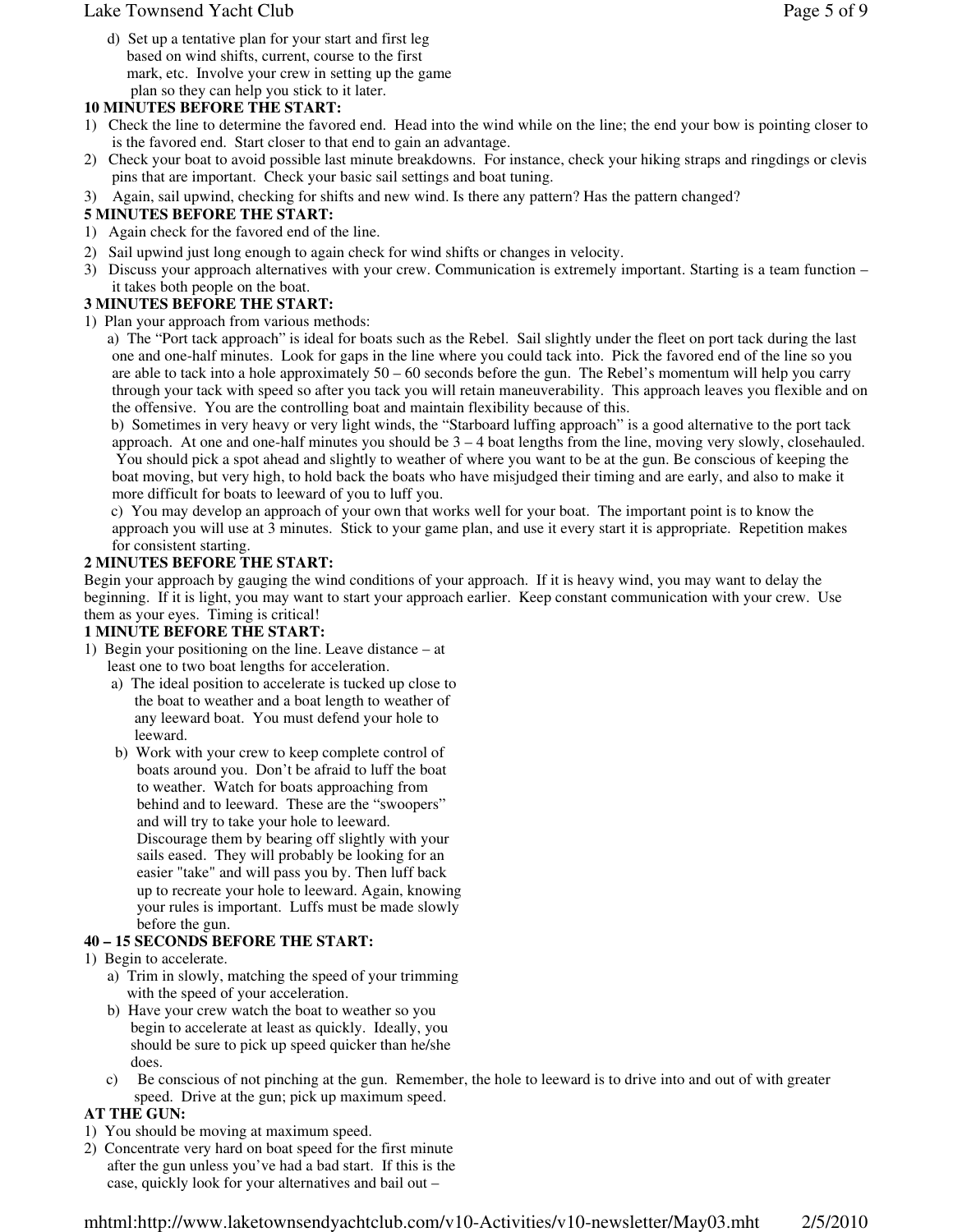#### Lake Townsend Yacht Club **Page 6 of 9** and  $P$  and  $P$  and  $P$  and  $P$  and  $P$  and  $P$  and  $P$  and  $P$  and  $P$  and  $P$  and  $P$  and  $P$  and  $P$  and  $P$  and  $P$  and  $P$  and  $P$  and  $P$  and  $P$  and  $P$  and  $P$  and  $P$  and  $P$

either drive off or tack to port.

3) Tactics come second for this minute after the gun unless you had a bad start. You must break out of the pack. An organized approach will help you eliminate the last minute decisions and will allow you the time to get your Rebel off the line as quickly as possible.

# FLYING SCOT FLEET 126: 'BERTH' ANNOUNCEMENT

Randy Crum recently took ownership of a boat that is familiar to many in the club - Flying Scot 2237. This boat was formerly sailed and raced by Sam Eich who at one time was Commodore of our club. Congratulations Randy! You're gonna' love your Scot. - Steve Raper

## FOR SALE

1984 Tanzer 16, #1575, with white hull, light blue deck and red waterline strip. Kick-up rudder, traveler, Cunningham, hiking straps, paddle/boom crotch and detachable motor mount. Windex mast head indicator. Rigged for racing with spinnaker pole and spinnaker launcher. Four main sails (1 - Omar; 2 - Schurr; 1 - Vector); three genoa jibs (1 - Omar; 2 - Schurr; 1 - Vector); one working jib (1 - Vector); and two spinnakers (1 - Omar; 1 - Schurr). Custom blue Sunbrella cover. Galvanized trailer (long) with Bearing Buddies and new spare tire. Excellent condition. \$3,500. Contact: Jere Woltz 336-275-9276

## FOR SALE

American 14.6 Sailboat Fiberglass construction with anodized spars, Harkin blocks, fiberglass-weighted centerboard, kick up rudder, and Dacron sails, and galvanized trailer with mast stanchion can seat four adults. See the boat at: sailingsource.com/americansail/default.htm or call Randee Drake at 336 586-0181 or email kb4qqj@mindspring.com \$1000.00

## FOR SALE

1984 Merit 22' Sloop rigged cruiser/racer. Double reefed main, jib, Genoa (150?), Marine VHF with masthead antenna, depth meter, knot log, & compass, Bow Pulpit, Stern Rails & lifelines,. Boarding ladder. Camper pop-top hatch with canvas, Vee-berth, settee, dinette, porta-pottie, Custom cockpit cover, trailer, 6 HP outboard. Placed First in LTYC 2000 & 2001 Saturday & Sunday Summer Race Series. Good condition. Contact Tom Clark (336) 584-5767.

## FOR SALE

MIRAGE 5.5…………………….. Good to excellent condition…..everything works….no surprises!!! 2 main sails, 1 working jib, 1 storm jib, all in good shape new halyards led back to the cockpit, set up for single handing. 2 new batteries….all electricals work. 3hp Johnson outboard…..has never let me down! Trailer in good condition with good tires and a spare set of tires and wheels. Many more options included ………… \$3,750 Contact: George Bageant…(h) 336-629-2750, (b) 336-626-1966 or gbageant@hotmail.com

## FOR SALE

16' Mistral & Trailer North Sails, Swing keel & rudder, Compass Easy to Sail \$1,500.00 Call Dave Varsik 336 712-9668

## FOR SALE

Hobie 16, Light Blue with Tequila main sail and white Jib. Black mesh Trampoline, Ariba hiking stick, dual trapeze, telecat wind indicator, carpeted side rails, galvanized trailer with boom box, many misc repair parts, and extras. \$900.00. Phil Leonard H 336 643-0913, W 800 948-0827

Email pleonard@emorywilson.com, or cpleonard@msn.com

## LOOKING TO BUY!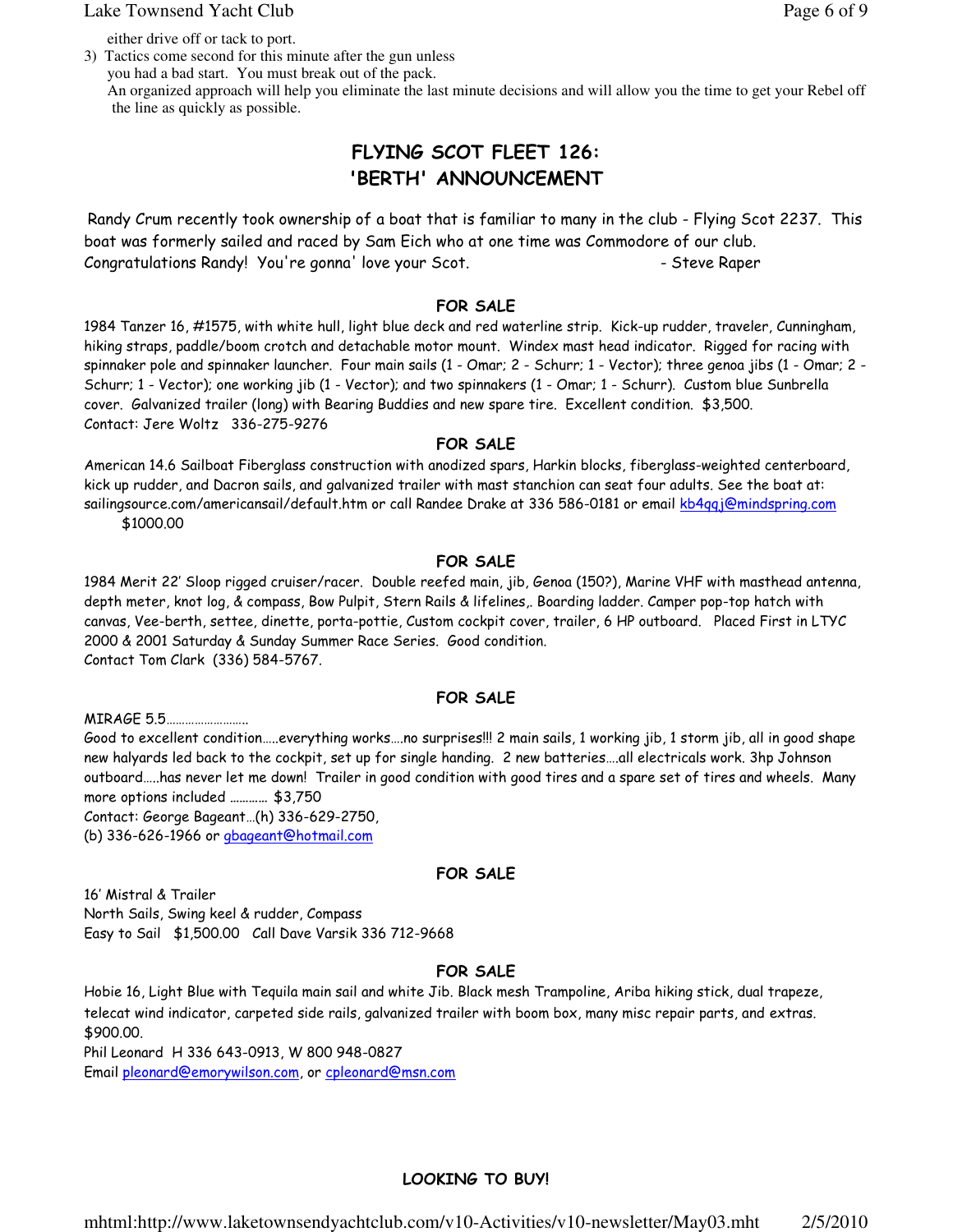|                                                                                           | Lake Townsend Yacht Club Help Lines                                                                                |
|-------------------------------------------------------------------------------------------|--------------------------------------------------------------------------------------------------------------------|
| Commodore:                                                                                | <b>Bill Grossie</b><br>336 643-1730 R<br>wgrossie@infi.net                                                         |
| <b>Races:</b>                                                                             | <b>George Bageant</b><br>336 629-2750 R<br>336 626-1966 B<br>gbageant@hotmail.com                                  |
| <b>Sailing Classes:</b>                                                                   | <b>Alison Childress</b><br>336 540-0885<br>childress@ctwo.net                                                      |
| Cruising:                                                                                 | <b>Hugh McLawhorn</b><br>336 627-0056 R<br>footinpa@hotmail.com                                                    |
| Membership:                                                                               | kmmclawhorn@netscape.net<br><b>John Hemphill</b><br>336 449-9229 R<br>hemphillj@gborocollege.edu                   |
| Newsletter:                                                                               | <b>Pamela Reynolds</b><br>336 856-2908 R<br>pfcr4201@aol.com                                                       |
| Social:                                                                                   | <b>Eric Borland</b><br>336 342-6230 R<br>bkrguy@earthlink.net                                                      |
| <b>LTYC Website:</b><br><b>SAYRA Website:</b><br><b>U.S. Sailing Association Website:</b> | www.greensboro.com/ltyc<br>www.sayra-sailing.org<br>(South Atlantic Yacht Racing Association)<br>www.ussailing.org |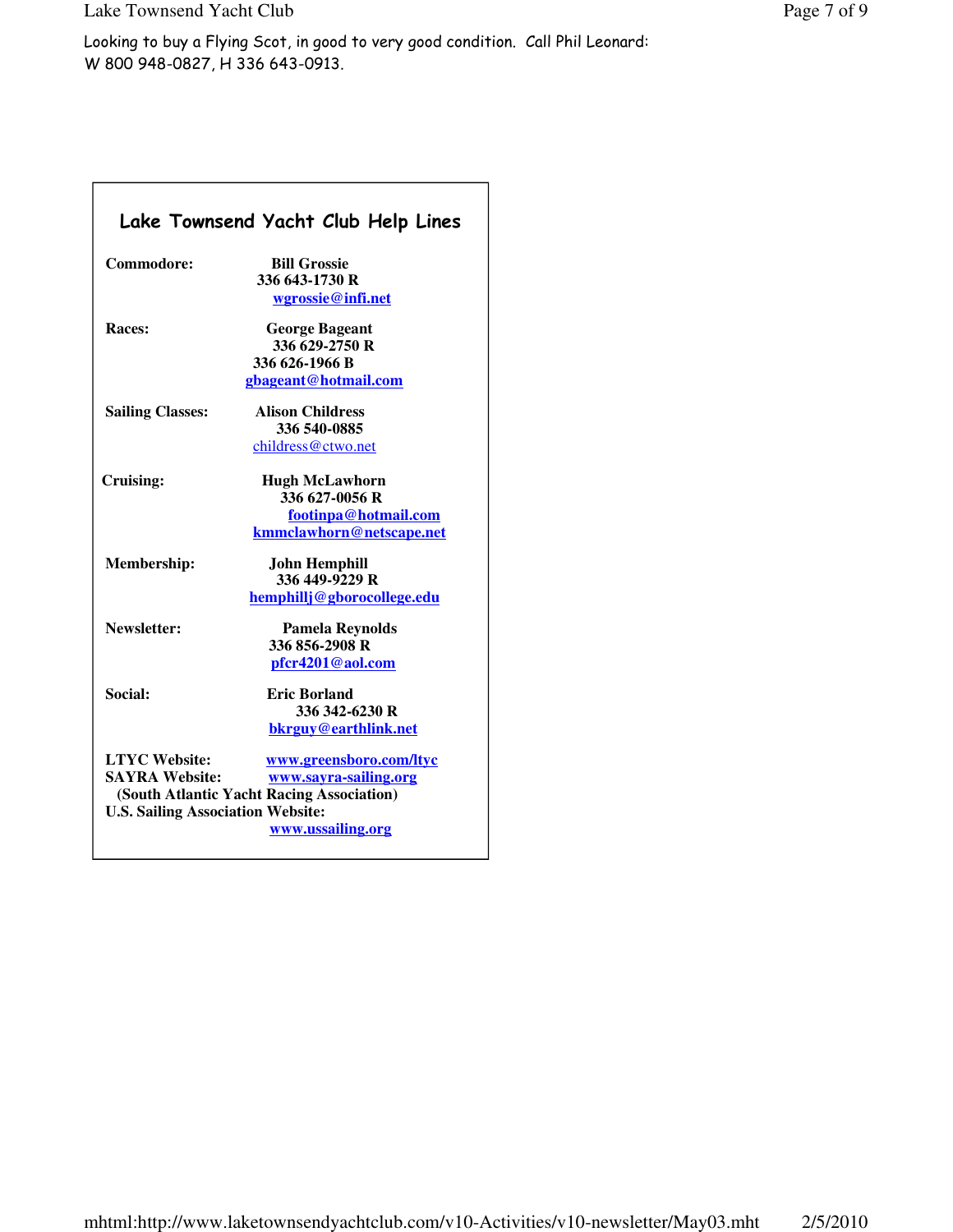Lake Townsend Yacht Club Page 8 of 9

# Call People. Go Sailing

In an effort to involve more sailors in the Club's Racing Program, we're going to start publishing this "Available to Crew" list in each newsletter. The people listed have taken our Learn to Sail class or have other previous sailing experience and are all looking to get more time on the water. So, if you have a boat and would like to participate in the Summer Race Series (starting this month) why don't you call one of these folks for your crew? If you'd like to add your name to the list, contact David Young at 545-1655 or sandyleo@aol.com.

# Available To Crew

| Name                      | Home Phone   | Work Phone        |
|---------------------------|--------------|-------------------|
| <b>Bill Byrd</b>          | 336-635-1926 |                   |
| Chip Cromartie            | 336-601-0464 | 336-274-3559      |
| Randy Crum                | 336-375-6465 | 336-335-6724      |
| Geoffrey Gregg            | 336-643-8258 | 336-253-7071      |
| Lewis Johnson             | 336-656-4971 | 336-334-3448      |
| Ches Kennedy              | 336-545-9697 | 336-272-9388      |
| Joan Kramer               | 336-272-6183 |                   |
| Paul/Jean Leslie          | 336-668-2874 | 336-272-7102 x276 |
| Christopher Marriott      | 336-540-9055 | 336-323-0092      |
| Jeff McClintock           | 336-323-0714 | 336-375-0234      |
| Lawrence Miller           | 919-460-4683 | 919-606-0857      |
| Ralph Nuckols             | 336-282-3269 | 434-797-6354      |
| Pamela Reynolds           | 336-856-2908 | 336-832-7484      |
| Derek Robinson            | 336-584-7281 | 336-227-6211      |
| Jeff Taylor               | 336-674-3887 | 336-9544364       |
| Bob Wagner & Marie Hopper | 336-375-3861 |                   |

# **Racing Results – May**

## **Saturday, May 3rd, 2003 – Isotope Division**

| <b>Boat</b> | Skipper       | Race #! | Race $#2$ | Total |
|-------------|---------------|---------|-----------|-------|
| ISTP 1953   | Rasmussen, E. |         |           | 15    |
| ISTP 007    | Wolf, A.      |         |           | 16    |
| ISTP 1776   | Moore, G.     |         |           | 12    |
| ISTP 927    | Meldau, F.    |         |           |       |
| ISTP 2050   | Swiger, K.    |         |           | 14    |
| ISTP 2450   | Duff, D.      |         | (DNF)     |       |
| ISTP 1027   | Rasmussen, J. | (DNF)   | (DNS)     |       |

## **Sunday, May 4th, 2003 – Isotope Division**

| Boat            | Skipper                                                | Race $# 1$         | Race $#2$  | Total |
|-----------------|--------------------------------------------------------|--------------------|------------|-------|
| ISTP 1953       |                                                        | Rasmussen, E.<br>8 |            | 15    |
| ISTP 2050       | Swiger, K.                                             |                    | 6          | 13    |
| <b>ISTP</b> 927 | Meldau, F.                                             | 6                  | <b>DNC</b> | 6     |
| ISTP 1776       | Moore, G.                                              |                    |            | 10    |
| ISTP 2450       | Duff, D.                                               | 4                  | 4          |       |
| ISTP 1027       |                                                        | Rasmussen, J.<br>3 | 3          | 6     |
|                 | Saturday, May 3 <sup>rd</sup> , 2003 - Tanzer Division |                    |            |       |
| Boat            | Skipper                                                | Race $# 1$         | Race $#2$  | Total |
| TNZ 1427        | Thorn, P.                                              | 6                  |            | 11    |
| TNZ 1146        | Bodman, H.                                             |                    | 6          | 11    |
| TNZ 1440        | Khoury, E.                                             | 4                  |            | 8     |
| TNZ 240         |                                                        | Nicholson, P.<br>3 | 3          | 6     |

## **Saturday, May 3rd, 2003 – Flying Scot Division**

| <b>Boat</b> | <b>START</b><br>nner<br>. . | $\cdots$<br>$\mu$ acc $\pi$ i<br>. . | $\cdots$<br>$\Omega$<br>п.<br>$\pi$ $\sim$ | œ<br>Utal |
|-------------|-----------------------------|--------------------------------------|--------------------------------------------|-----------|
|             |                             |                                      |                                            |           |

mhtml:http://www.laketownsendyachtclub.com/v10-Activities/v10-newsletter/May03.mht 2/5/2010